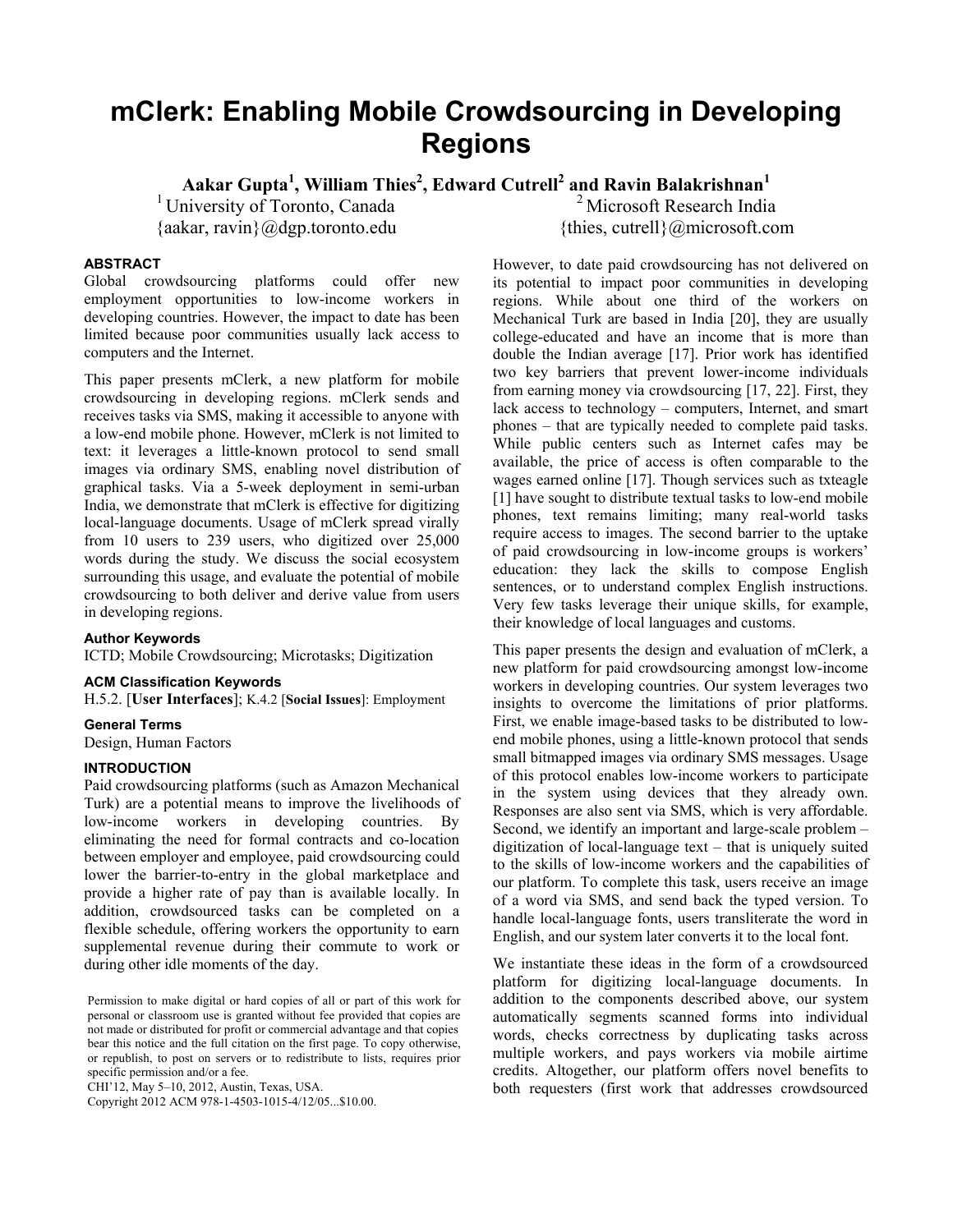digitization of local-language text) as well as workers (first paid data-entry opportunity from low-end phones).

To demonstrate the viability of our platform, we conducted a 5-week, real-world deployment in and around Bangalore, India. We observed a viral uptake of the system: after recruiting 10 users ourselves, the usage spread via referrals to 239 users, who digitized over 25,000 words in the course of the study. We document a vibrant social ecosystem that emerged amongst the users of the system, spanning students, shopkeepers, and laborers. The system is also attractive from the standpoint of requesters: it digitized words with an accuracy of 90.1% and a cost of INR 0.2 to 0.5 (USD 0.004 to  $0.01$ )<sup>1</sup> per word, which is comparable to the leading market alternatives.

These findings indicate that there is a large untapped potential for paid crowdsourcing to simultaneously benefit and benefit from low-income workers in developing regions. Moreover, our results were enabled by a novel interaction technique: the transmission of pictures via lowcost SMS messages.

# **RELATED WORK**

 $\overline{a}$ 

## **Microtasking in Developing Regions**

The most visible platform for mobile crowdsourcing in developing regions is txteagle, which has been deployed in Africa [15] and is establishing a broader user base worldwide [1]. While txteagle also operates via text messages, it has not utilized picture SMS to send graphical tasks. MobileWorks [2] is the closest counterpart to our system in terms of the user experience: users transcribe images of text on mobile phones. However, it requires the use of a mobile web browser enabled by a data connection and has so far placed its focus on the English language.

Samasource [3] also enables microtasking for marginalized workers, but instead of crowdsourcing the work, it works with local partner organizations that maintain a dedicated employee workforce supported by an Internet-enabled computer. It briefly offered an iPhone application, Give Work, to enable rich users to volunteer and verify the accuracy of tasks completed by Samasource workers. Ushahidi [4] enables mobile crowdsourcing of crisis information. In addition, there are many other web crowdsourcing services that likely draw some users from developing regions [16], but require computer access. Some of them are CrowdFlower, CloudCrowd, Smartsheet, CrowdSifter, LeadVine, LiveWork and LogoTournament.

mClerk is distinguished from these prior efforts in two respects. It is the first system to utilize picture SMS for low-cost distribution of graphical tasks, and, as far as we know, it is the first system to demonstrate large-scale digitization of local-language texts (which lack font support on common devices) via crowdsourcing.

#### **Digitization**

Captricity [5] is a service that promises digitization of paper forms by segmenting them and using OCR to generate approximations, followed by crowdsourcing verification tasks on MTurk or in-sourcing them to the organization's own workers. However, it does not cater to local language documents and does not have a mobile component. reCAPTCHA digitizes scanned English documents as a beneficial by-product of a human verification task [11].

### **THE MCLERK SYSTEM**

In essence, mClerk starts with a scan of a paper document, segments it into word images, sends each image via SMS to users' phones, receives back the users' responses, probabilistically verifies them, pays the users and aggregates responses into a digital document. It has four modules: image segmentation software, a mobile crowdsourcing platform, word aggregation code, and a payment mechanism. The software was implemented in C#. Before detailing each of the modules, we explain the mobile phone protocols that enable us to send images via SMS.

### **Images via SMS**

Nokia's Smart Messaging (SM) [9] and Ericsson's EMS [8] are device dependent protocols that predate MMS and support sending binary picture messages via SMS, albeit with restrictions. The pictures are restricted to 74x28 pixels for SM and 64x16 pixels for EMS. In our study, the usage was dominated by Nokia users (SM), consequently we will focus on SM. The SM picture message is actually three concatenated binary SMS messages (Fig. 1). As the green text depicts in Fig. 1(c), we can also send text with the image in the same message. The message picture here displays white text on black background, even when our original processed image is black on white. This varies from device to device.



**Figure 1. (a) A word in the original image (b) The word in SM format (c) A sample SM message.** 

## **Image Segmentation**

Our current software, partially based on an algorithm by Arivazaghan et al. [13], places its focus on paper documents that contain textual data. It also works with general documents which have user-defined sections for textual data, which can be extracted once their locations are marked. The system segments scanned pages of handwritten or printed text into separate words, considering various issues such as multiple ink and background shades, paper skew, text skew and salt and pepper noise. The segmented word images are then binarized and resized.

#### **Mobile Crowdsourcing**

The segmented word images are sent to the users' mobile phones, where users are expected to key in each word and

<sup>&</sup>lt;sup>1</sup> Throughout this paper, we use an exchange rate of 45 Indian Rupees (INR) to one US dollar (USD).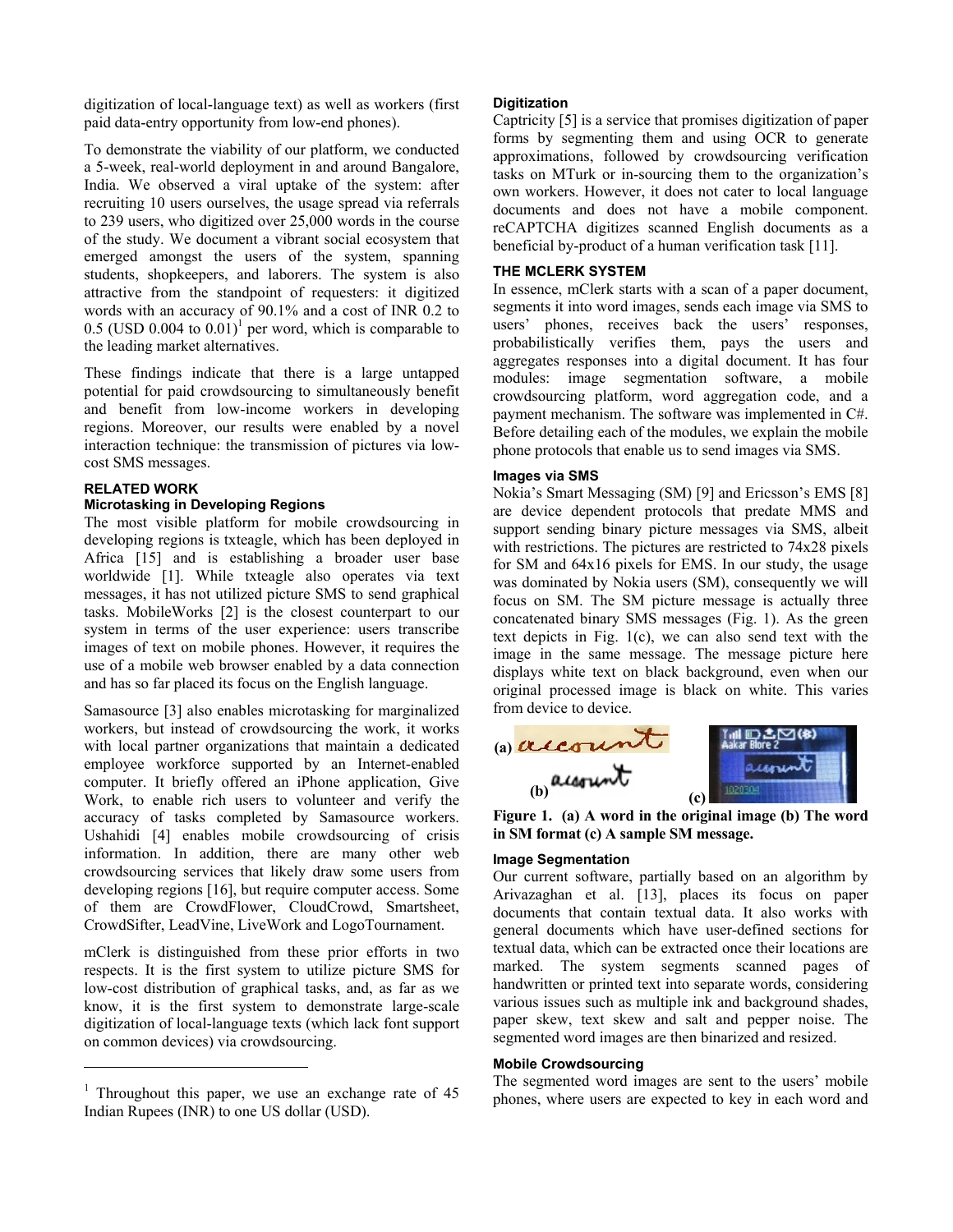send back the text. A major problem is that the majority of phones lack local language font support. Although Hindi fonts are ubiquitous in mobiles phones, India has 22 official languages and the local language in our study, Kannada, is not uniformly supported on phones. Moreover, even for the Hindi script, we observed that users found typing to be tedious and error-prone, especially for intricate vowel marks. To overcome these hurdles, we propose a solution where users key in and send the best English transliteration of the word that they can. The user needs to have a basic functional knowledge of English. Although this limits accessibility to some extent, familiarity with "broken English" is fairly common in India and this is not an overbearing hurdle in our context.

The verification of responses in microtasking systems is typically done by comparing multiple responses for the same task – for instance, reCAPTCHA admits a response only if there is an equivalent response from a  $2<sup>nd</sup>$  user for the same word. We follow the same protocol where each word is sent to two users. However, in our case, since the users are sending back transliterations, there could be a large number of cases where similar but distinct transliterations point to the same word. For instance, "Nammaa" and "Namma" are the same word in Kannada. To handle this problem, we modified our algorithm so that two responses are considered equivalent if both of them transliterate back to the same word in the local language. We make use of Google's transliteration API [6] to convert from English to Kannada characters. After this, verification follows the usual procedure where two equivalent responses for the same word are considered to be correct. If the first two responses to the same word do not match, then we send the word to a third person and continue this process until we get two equivalent responses. Finally, all the responses in agreement are aggregated into a digital document.

#### **Payment Mechanism**

Compensation is in the form of mobile airtime as it can be administered remotely and does not require a bank account. Most of the mobile network operators in India have capped the minimum recharge/top-up amount at INR 10 (USD 0.22). Hence, we make the airtime payments in chunks of INR 10, after the user has successfully completed tasks worth that amount (we discuss payment rates later). The users get paid for correct responses only.

Because there are no services that allow automated payments for all network operators (there are twelve!) in India, we opted for a manual system of payments. In India, there are ubiquitous "recharge shops" that administer airtime payments in both rural and urban settings. We partnered with one such shop owner. He was emailed a daily list of payments, which he administered manually on the same day in exchange for a small commission.

## **ITERATIVE PROTOTYPING**

To send the messages to the users there were 2 possible protocols: 1) to send a fixed number of messages in a group

to each user daily, or 2) to send messages one by one, i.e., the next message is not sent until the prior response is received. When messages go in a group we cannot expect a user to reply in the same sequence as received, without missing one. Therefore, the user has to type in a unique message id first, followed by space and the word. The second protocol does not require an identifier, but it runs the risk of halting a user's progress even if a single picture message or its response is delayed or lost.

To determine which protocol is best, we conducted a pilot study where 2 groups of 3 users each were assigned a given protocol. We found that the responses from those receiving grouped messages were erratic. Some replies had the word typed in first, followed by the id in a new line or hyphen instead of space. Despite clear instructions, the inevitable errors sealed the argument in favor of one-by-one message sending, as the error probability is low. A big economic question and a potential limitation was the cost of message sending for the user, which ranged from INR 0.0 to 0.5 per SMS. During the pilot we surprisingly found that all our users had *free* SMS schemes which allowed them to send up to 500 messages free daily and as a result they did not require any reimbursements. In the words of one user:

"We exchange jokes, shayari (poetry) daily. Using free SMS, I forward them to all my friends. It is a good deal."

### **USER STUDY**

Besides questions about performance and accuracy, the most pertinent question addressed by our study is whether people will adopt mClerk and use it willingly, of their own volition, in a real-world setting. Can mClerk mobilize a critical mass of active users that is required for such a system to function? Further, if the answer to this question is yes, then can it be an economically self-sustainable system of value to both requesters and users, which can compete with the existing market?

We conducted a 5-week study, divided into 2 phases, with Phase 1 addressing the initial questions and Phase 2 probing the financial question. Most users were located in semiurban India, about 4 hours outside of Bangalore. It was a good context for our study, given that people were wellversed in the local language (Kannada) and most had some knowledge of basic English. In Phase 1 (lasting 3 weeks), we paid workers INR 0.5 per correct response. Requesters would be charged INR 1.1 per word, which covers the verification and referral cost. In Phase 2 (lasting 2 weeks), we cut the payment to workers to INR 0.2 per correct response, implying a rate of INR 0.44 for requesters. As detailed later, other services for local-language digitization charge between INR 0.5 and INR 1.25 per word, so our system was competitively priced during both study phases. Our costs in sending picture messages were very nominal at INR 0.01 per SMS.

## *Users and Referrals*

The adoption of a technological innovation is dependent on its diffusion among the members of society [19]. We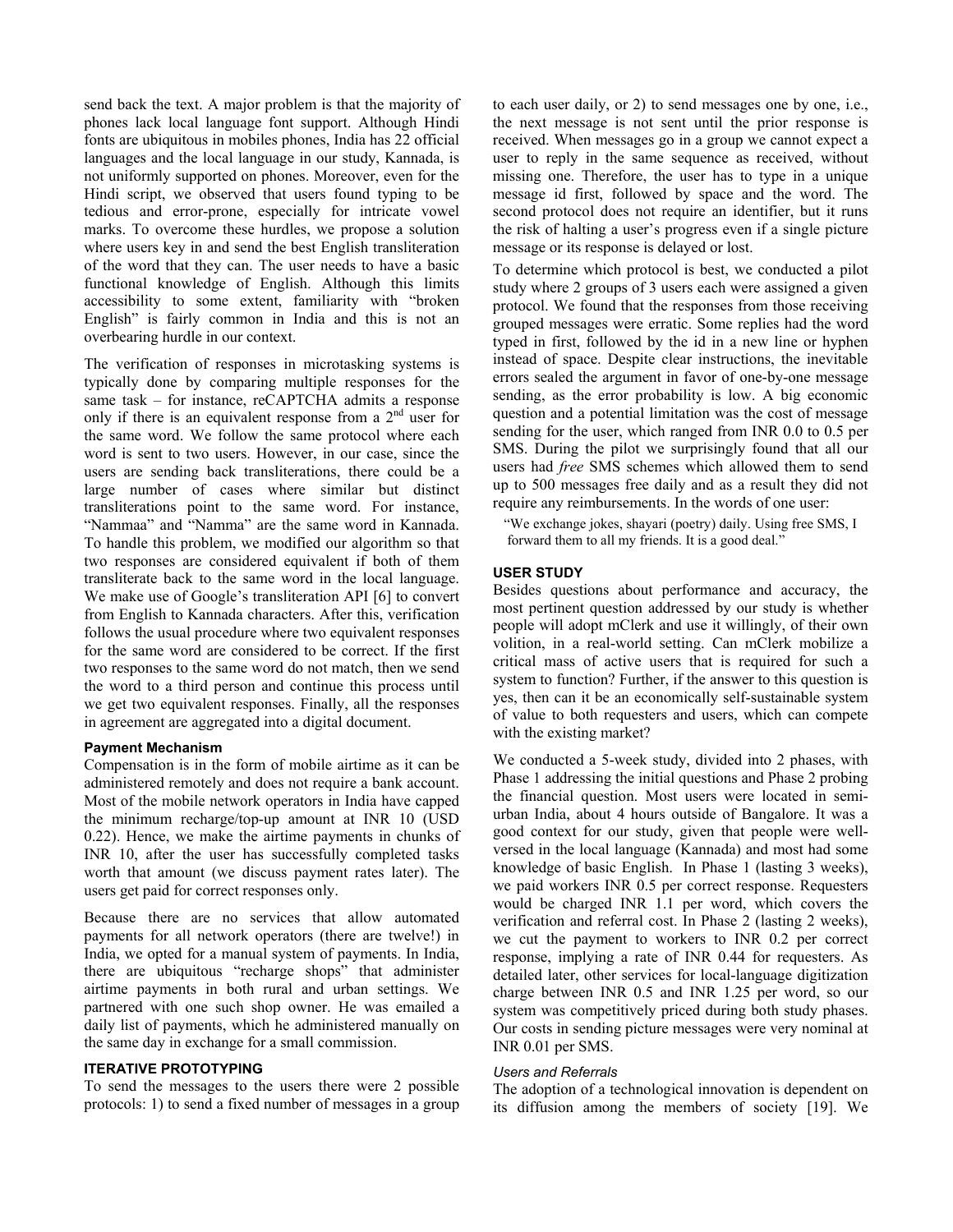designed our intervention around this principle. Starting with a small group of 10 initial users (*core users*), we studied the spread of usage across the community. Users could refer their friends to join and they would be rewarded with 10% of the total earning of their referrals. We opted for a reward tied to the referred user's performance to boost individual throughput besides the total user count. Apart from the 10 core users, all users were enrolled via referrals.

We believe that mobile crowdsourcing will be most beneficial for low-income workers with jobs that allow them a lot of free time, such as drivers and security guards. With this in mind, we decided to have a diversified core group so as to study the diffusion in different communities. Eight users, including drivers, security guards and housekeeping staff were recruited from within a corporate office facility in urban Bangalore. These users had an average monthly income of INR 8,000 (USD 178). Upon asking these users about their friends in semi-urban locations, we obtained contact information for two additional people and registered them. Both were from a semi-urban area, 4 hours away from Bangalore. One of these users was a college student with a monthly household income of INR 9,000 (USD 200) per month, and the other was a shopkeeper earning INR 6,000 (USD 133) per month.

To refer someone, a user could simply give a missed call (calling a number and hanging up before the mobile's owner can pick up the call) on the same number that they received the tasks from. The researcher would then call back and register the new user. The essential details for registration included the referrer number, the mobile operator (to administer payments) and the phone company (to know SM/EMS). We considered using SMS based registration, but typing in all the details could potentially result in errors (as earlier with ids), resulting in the loss of a prospective user. We further extended the usage of missed calls to include troubleshooting so that if users had any queries, they could simply give a missed call and would receive a call back to resolve the issue.

## *Providing Feedback and Motivational Messages to Users*

As the airtime was paid in chunks of INR 10, the users in Phase 1 had to complete 20 correct messages before they would receive any compensation. Previous work [14] argues for the importance of feedback in helping workers persist with the system. Since each word had to be sent to at least 2 people before getting a verified result, we could not give synchronous feedback on whether the responses were correct or not. Therefore, to motivate the users through the span of 20 correct messages, after every 10, we sent them a message like this in Kannada: *"Great going Manju! You've completed 10 more correct words. You're 10 more away from your recharge! Come On!"* The users were paid once the total amount they had earned from messaging and from referrals reached INR 10. At this point, they were sent this: *"Congratulations Manju!! You'll receive a recharge of INR 10! From your messages you earned – 9. From your friends* 

*– 1. Keep messaging!"* Additionally, if a user did not reply for 24 hours, a reminder message was sent describing their progress and urging them on to start replying again.

We noticed in our pilot study that people liked to do messaging with friends, associating a certain game element with the system. Consequently, we sent a leaderboard message at the end of the day listing the names and earnings of the day's top 5 leaders. We sent the leaderboard to a random selection of half of our users, in an attempt to measure its impact on participation and incentives. However, as users were in frequent contact with one another, almost everyone came to learn of the leaderboards.

## *Text Corpus and Data Collection*

Initially, the paper documents were sourced from a local school, mostly children's notebooks with handwritten Kannada. This was done partly out of convenience and partly to get content that is representative of real-world data. The documents were clean enough for our software to perform good segmentation. However, due to an unexpected surge of usage (as we describe later), we ran out of this content early in our study and had to switch to a standard Kannada handwriting dataset [12]. Throughout the duration of the study we conducted periodic semi-structured interviews with users. We also gathered demographic information, such as occupation, income, mobile scheme and computer literacy, during enrollment.

## **RESULTS: USER RESPONSE**

#### **Phase 1**

The response to the system was unanticipated, both in terms of individual productivity and social diffusion. Fig. 2 shows the user diffusion network for Phase 1, while Fig. 3 shows the total number of responses per day. In Phase 1, there were a total 221 users (85% male). They sent over 54,000 replies, digitized a total of 21,132 words, and received a total of INR 23,140 (\$514.2) in payment. We received over 1,500 missed calls due to referrals and support requests. The highest number of total responses from an individual in Phase 1 was by a student, who digitized 1,717 words and is depicted as the biggest node in Fig 2. This quote from him sums up the users' enthusiasm:

"This service is great sir! You don't need to pay anything for service activation and you get currency for sending SMS. I anyways sent 50 messages to friends daily before this. I do messages all the time, between classes with friends, in bus, even with one hand while having dinner."

The diffusion was remarkable in its spread across diverse communities, almost disregarding the contextual socioeconomic barriers. Besides students, who formed 55% of our user base, there was a diverse range of user professions including shopkeepers, housewives, office workers, clerks and blue collar workers. The users' individual incomes (amongst non-students) ranged from INR 2,300 (\$51) to INR 30,000 (\$666) monthly (mean = 8,772 (\$195), median  $= 8,000$  (\$178), SD = 5,063 (\$113)). Fig. 2 shows that the spread was primarily rooted in two of the core users. Remarkably, both of them were the ones recruited from the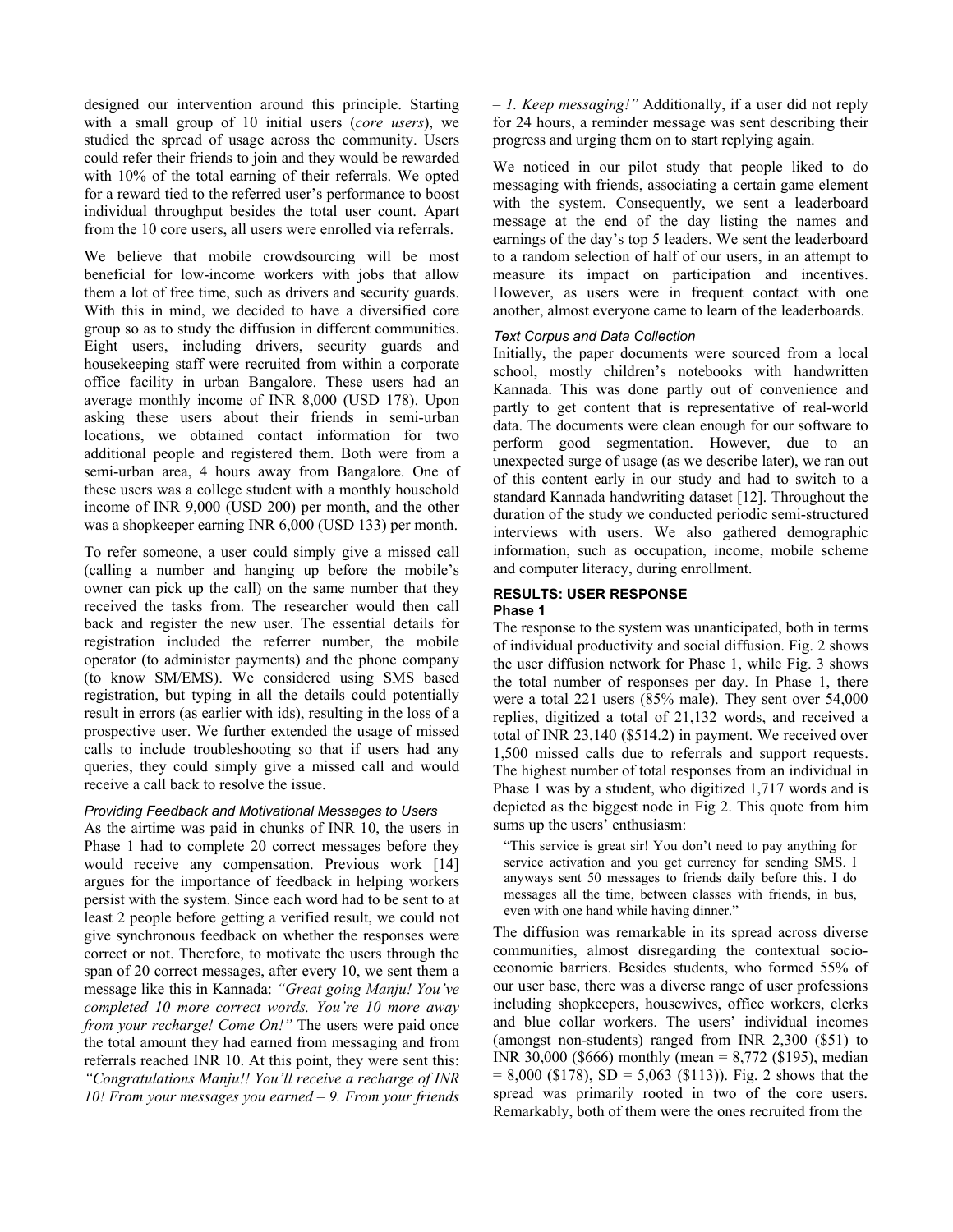

**Figure 2. Users' diffusion network after Phase 1. Each node denotes a user. Each edge denotes a referral. The diameter of a node depicts the total number of responses of the user, with the minimum diameter indicating 0 responses and the maximum indicating 2221 responses.** 

semi-urban region, causing more than 90% of our users to be from this area.

The number of referrals on average was close to 10 per day and to an extent, depended on the number of missed calls the researchers were able to return. As usage increased, so did the missed calls – ranging from general queries about the system, slow messages during day (due to high SMS traffic) to airtime related issues and referrals. Almost all the users already had free SMS schemes; however, 4 users reported getting the schemes for this purpose alone. Activating an SMS scheme costs INR 25 to 50 (USD 0.55 to 1.11) monthly. As one user puts it:

"I was thinking to get free SMS scheme. Then I heard about your service. I thought it is good time to get free SMS."

In contrast to free SMSs, 83% of the users reported not having a data connection (mobile Internet) on their phones. 91% did not have a computer in their home, although 78% had used a computer for basic operations. Overall, we can say that the system was effective in extending the accessibility of part-time microtasking to users who did not have access to computers or mobile Internet.

#### *Time Pass*

Most of the users reported using mClerk as a good time pass that allowed them to get mobile balance. ("Time Pass" is an Indian jargon which refers to an activity for killing time.) There were several use cases where users incorporated the system seamlessly in their routines:

"I have to wait 20 mins for bus. I stand and do at bus-stop. I have stopped going to the recharge shop now, I get enough.'

However, at times the usage effects were on the flip side:

"We sit at back bench in class and message during lecture."

"Earlier we [friends] used to message good-morning, goodnight, jokes etc. Now no one does that. Everyone is busy."

#### *Too Good to be True*

Some users showed signs of skepticism early on, stemming from a notion that the service was "too good to be true". It

was difficult for them to comprehend message sending as a valid form of paid work:

"Is it legal? What's your profit? I don't want any trouble."

"It is like some code sending. What do you do using this?"

In addition, the peculiarity of the task itself and the association of mobile phones with recent terrorist incidents compounded the perception of an illegal activity. The motivation behind the system was simplistically explained to the core users so that they could pass the information on. The users who understood were most efficient in allaying their friends' doubts. Some devised new, easier reasons that would convince their friends, but were often misleading:

"System works in Nokia only, so I told my friends this system is by Nokia company to increase sales."

Ironically, CAPTCHA solving companies in India are employing thousands of workers who are probably unaware of its illegal aspects [7]. We need to watch out for such subversive uses of a system such as ours.

## *Social Effects*

In the 1<sup>st</sup> week, there was a very strong correlation between the total number of responses and the total number of referrals for each user  $(r(86) = 0.96, p < 0.0001)$ . This trend has also been observed in prior work, which concluded that lead users are active members in the social community as well [21]. The identification of lead users is potentially useful for the system. For example, as mentioned later, we used lead users to disseminate announcements (such as number change information) to others. By the end of the 2<sup>nd</sup> week, however, this correlation had become moderate  $(r(191) = 0.44, p < 0.0001)$ . This trend points towards new adopters who are messaging consistently but not referring others. One reason could be the increase in the number of users whose first degree social network is already saturated. Another reason could be related to the theory [19] that early adopters are the most enthusiastic and those who follow are generally less socially forward. Interestingly, we also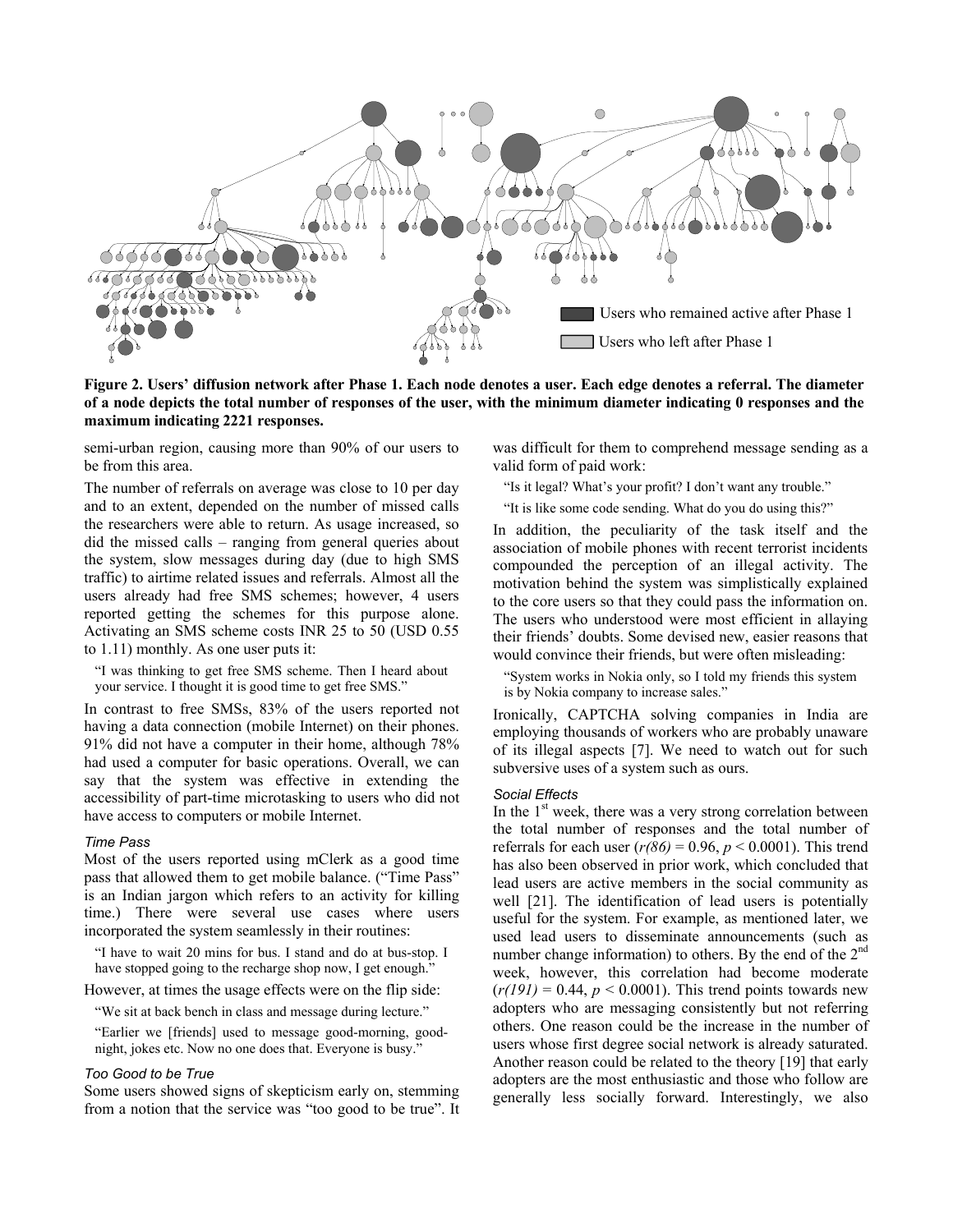observed rare cases where an earlier lead user stopped messaging, but still urged new users to join:

"I have 10 people under me and I get enough every day. So I stopped doing messages."

We observed a moderate correlation between the total number of responses of a user and the sum of the total number of responses of his/her referrals and referrer (*r*(191)  $= 0.49$ ,  $p < 0.0001$ ). (The analysis was done after 2 weeks of usage when the number of users was 193, as the third week was non-uniform and inconsistent because of a service interruption.) This means that an individual's usage is correlated with the usage of people who are one degree away in the referral graph. Simply put, the greater the usage among friends, the greater the participation of the user. Also, users with higher usage may be more likely to invite friends in the first place.

While our initial contention was that the system would be useful for low-income workers who have a lot of free time on their hands, such as guards and drivers, the reality is that such jobs also require the person to be alone for long periods of time. In contrast, the schedules of shopkeepers (in a marketplace) and students allow them to have intermittent social interactions which evidently play a large role in their usage. Thus a better characterization of ideal users would be low-income workers who have a lot of free time *and* have professions that allow them to have social interactions. Our qualitative data contain several anecdotes which further underline the effect of social dynamics:

"While coming back from college, all of us do messaging in the bus together and ask each other meanings of the words for fun. One time no one knew so we thought we'll ask the Kannada lecturer in college and if he does not know that will be fun.. but he knows the word."

However, there were only few such instances where this sort of active collaboration was reported. Most of the cases pointed towards an element of friendly competition:

"Both of us did 50 [messages], he got 2 top-ups, I only got 1 … I think I did correctly … I will send more."

"I gave my phone to my wife. She is free at home. She can do more SMS. I take it in evening when I get free with friends."

Interestingly, quite a few users gave their phones to their wives temporarily. There were other cases where a user registered his wife's phone with his name mostly because it was convenient for him after his friends told him about the system. The leaderboard was also instrumental in triggering competition. As expected, almost everyone came to know about it through their friends. Some users who were not getting the leaderboards thought of it as something they will receive upon becoming a leader and accordingly started doing more tasks. Users wanted to see their names as leaders mostly so that they could show it to their friends and did not hesitate in making extra efforts:

"All my friends have become leaders [at least once]. Now I sleep at 12, so that I can do fast messages at night."



**Figure 3. Total number of responses per day and number of active users vs. day of study. The dips (D1-D4) are primarily due to service outages, as detailed in the text.**

In 3 weeks (barring the service interruption), there were 45 distinct users who appeared on the leaderboard at least once. This indicates that on an average, every day there were 2 users who had never been on the leaderboard before.

The reminders also proved to be remarkably effective, with 24.3% of the users responding within 1 hour of the reminder being sent to them. (This figure does not account for reminders sent after 10 PM.)

#### *Service Outages*

Fig. 3 illustrates the number of responses and number of active users (sending at least one response on a given day) over time. As a general trend, usage in Phase 1 increases as the number of users goes up day by day. However, some significant dips can be seen. The dip D1 falls on a Monday, and primarily reflects inflated usage over the weekend. D2 was caused due to overheating of our phone modem battery that rendered it useless for 2 hours. The  $3<sup>rd</sup>$  dip was quite curious when it happened. It was Sunday and the usage was expected to grow, however some users had entirely stopped messaging. On inquiring, we found that the  $1<sup>st</sup>$  Sunday of August is Friendship Day, which is declared as a *Black-Out Day* by some mobile operators, meaning all the free SMS schemes are deactivated for the day. This shows that users are very sensitive to the price of SMS, as expected.

The  $4<sup>th</sup>$  and the biggest dip continued for 3 days before finally diminishing. On the  $14<sup>th</sup>$  day, the mobile operator that we were using to send picture messages (Airtel) suddenly started dropping a large fraction of messages. After investigating for 2 days, we finally settled upon a new operator's SIM card. However, it required a few days for users to switch to the new number. We instructed users to switch via an SMS broadcast, as well as via personal contact with the lead users.

#### **Phase 2**

In Phase 2, we reduced workers' compensation to INR 0.2 per word, to probe the elasticity of the workers' supply. Including costs of verification and referrals, requesters would have to pay only INR 0.44 per word, which is lower than the price quoted by any competing service we could find in Bangalore (details given later). To compensate for the decreased payments in this phase, we also introduced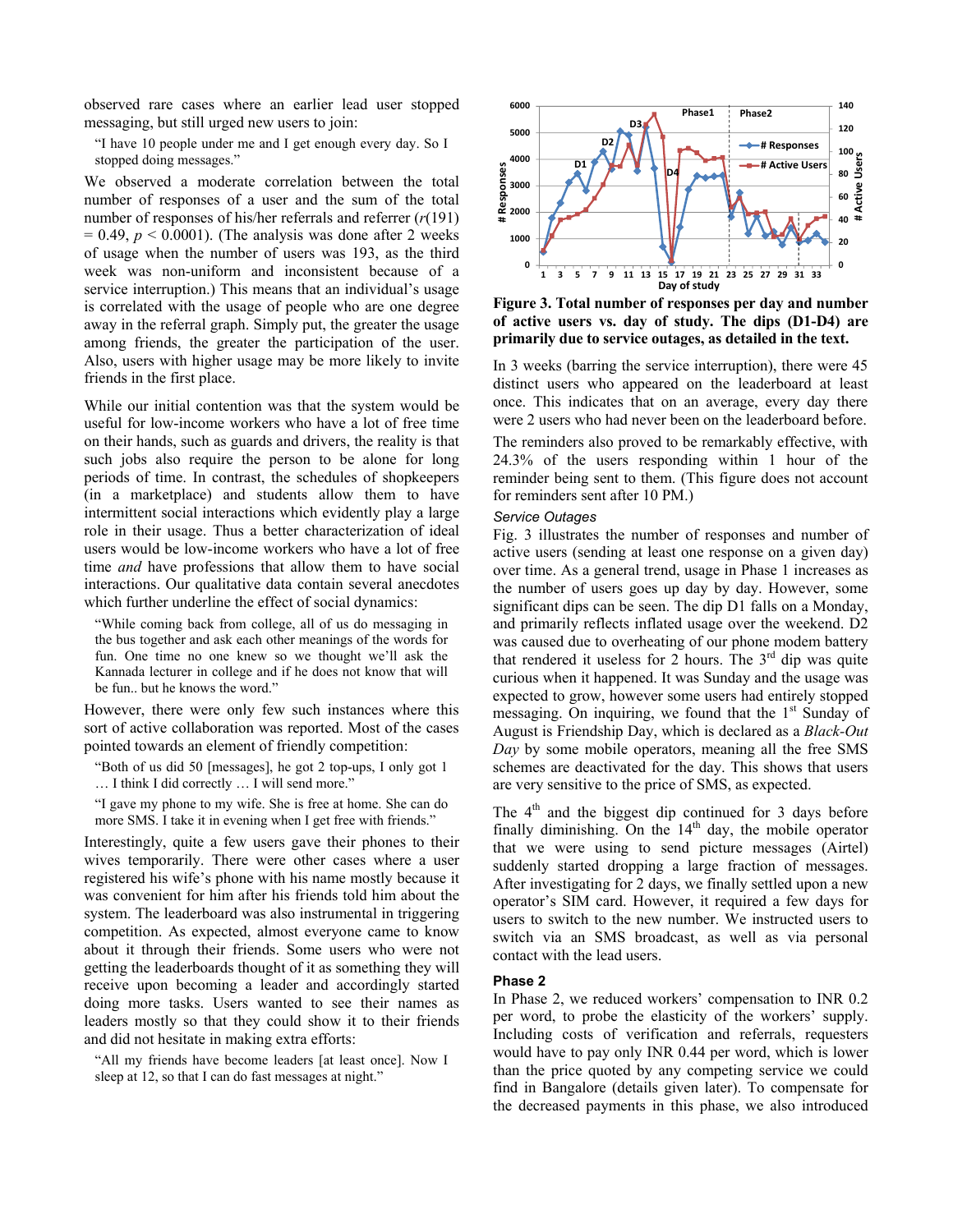

new bonuses to help motivate workers. A bonus prize of INR 30 (USD 0.60) was announced for the daily leaders. Also, 5 random jackpots – four worth INR 30 (USD 0.60) and one worth INR 50 (USD 1.11) – were added. A user had a probability of winning the jackpot on every message that they sent. While the leader bonus was to motivate the power users to do even more messages, the jackpot bonus was to motivate all users to use the system. We let 2 days pass after introducing the bonuses so that users could get habituated. Thereafter, we reduced the payments and informed the users. This phase continued for a week.

Following the reduction in payments, the number of active users dropped by 53% within a day. They represented 23% of the total users who had used the system to date. While most users who left reported that they could not invest more time and work for a lower compensation, there were other interesting explanations, such as this:

"My inbox gets full. I can't find my friend's messages. I sit at my shop, I have time, but now currency is less."

The bonuses seemed to be a hit among active users and the competition element seen before was more pronounced. People gave a missed call even for the slightest delays in receiving messages. One of the earlier lead users said:

"Everyone has to do 70-80 SMSs now before getting 10 [INR]. So they hope of getting extra from bonuses."

There were other users who had a different point of view:

"I have free SMS pack, so I just message so that I get 10 Rupees in 1-2 days and I don't go to the shop for recharge. I don't have time to do 200 messages to get leader bonus."

While the bonuses were not sufficient to retain all users, we were curious what fraction of active users stayed because of bonuses. To explore this, we removed the bonuses in the  $5<sup>th</sup>$ week and looked at users who were active in the last 3 days of the  $4<sup>th</sup>$  and  $5<sup>th</sup>$  week. We found that of all the users registered in Phase 1, there were 48 such users by the end of the  $5<sup>th</sup>$  week, down from 59 in the previous week. This suggests that 19% of those users may have been influenced by bonuses. Interestingly, all 10 active users registered in the previous week sustained their usage in the last week.

#### **RESULTS: SYSTEM PERFORMANCE**

To assess the accuracy of mClerk, a random sample of 25 scanned documents containing 1960 words was manually transcribed by a Kannada data entry clerk and verified by a

second clerk. Accuracy was defined as the number of words correctly digitized by the system divided by the total number of words. The system achieved an accuracy of 90.1%, which can be considered high given the intermediary transliteration, but is ultimately low according to market standards (details on competitors appear later). Aside from a word's picture clarity on the phone, there are two prominent sources of error. First, two users can enter an equivalent but erroneous English transliteration of a word. Second, the users' responses can be good, but the English to Kannada transliterator can give an incorrect transliteration. To estimate the accuracy of the transliterator, we manually verified whether accepted English responses were valid interpretations of the original Kannada word. In cases in which we deemed the English response to be valid, the transliterator mapped the word correctly in only 95.6% of the cases. This implies that imperfections in the transliterator did have a negative effect on our results.

Still, it proved important to compare responses for equivalence after transliterating them to Kannada, rather than comparing the raw English characters. Of all matching responses, only 75% matched in their English representations. Furthermore, the likelihood of being correct did not differ significantly between replies that matched in English, versus replies that matched following transliteration to Kannada.

Another performance parameter is the average number of checks required per word, before we see an agreement. Of all the digitized words, 63.7% required only two responses, 19.8% required three, 7.9% required four, 4.4% required five, 1.6% required six and the remaining 2.8% required seven or more. All the words eventually reached an agreement. For a word, the two responses in agreement are henceforth referred to as *accepted* responses. On average, 2.58 responses were needed to reach a consensus on each word. Thus, each user needed to submit 1.29 responses (on average) before receiving payment for a word.

The accuracy rate varies with the number of responses needed to reach agreement. This relationship is illustrated in Fig. 4(a). For instance, the point corresponding to 3 responses denotes the number of accurately digitized words which took exactly 3 responses for an agreement divided by the total number of words which took exactly 3 responses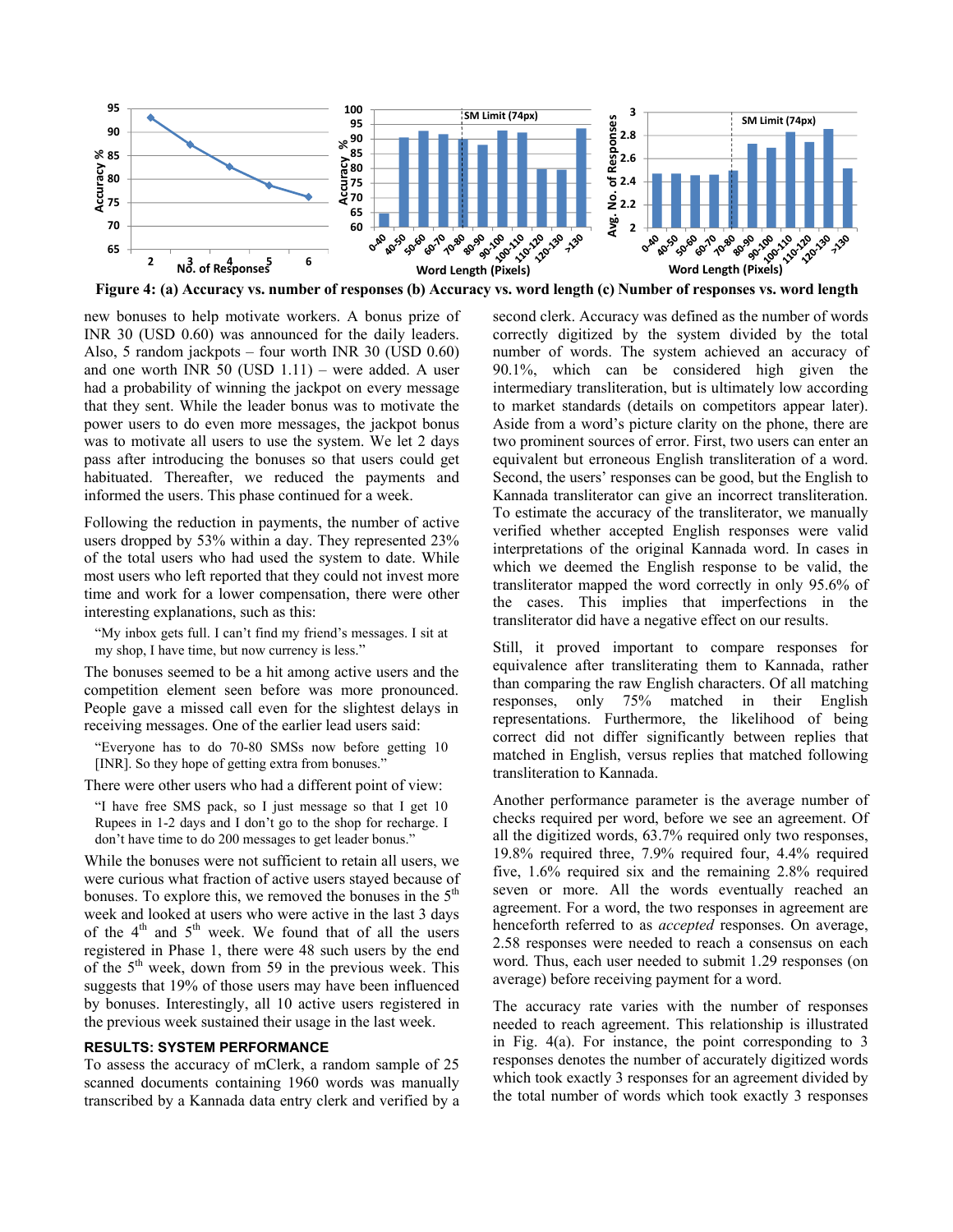for an agreement. A logistic regression shows that there is a significant effect of the number of responses on the accuracy (Wald statistic =  $46.9$ ,  $p < 0.0001$ ). Consequently, these accuracy values can serve as a dynamic confidence value for a word until its responses reach an agreement. We can use this indicator to take actions for low-confidence words, e.g., sending them out for a third verification.

## **Impact of Word Length**

We also investigated ways of predicting the accuracy of a digitization even before the image was sent to users. This would allow us to separate out images predicted to have the lowest accuracies and send them through different, more accurate channels. For instance, if the system is part of a transcription service which also utilizes web-based microtasking, such images could be sent exclusively to the web, avoiding quality degradation and transliteration.

One variable of interest is the word length. Since it is difficult to detect the number of characters in the word (since we have only a scanned image), we report the length in terms of pixels. Prior to distribution, we scaled each image to a height of 28 pixels, while keeping the aspect ratio constant; following scaling, each Kannada character was approximately 14 pixels wide. We refer to the total width of the scaled image as the *word length.* Since a picture SMS supports a maximum length of 74 pixels, words with lengths greater than 74 pixels had to be resized again prior to transmission. To make maximum use of the screen, we did not maintain the aspect ratio while shrinking a word to fit. This resizing and distortion sometimes made it difficult for users to decipher long words.

There is an interesting relationship between the length of a word and the accuracy with which it is digitized in mClerk. Fig. 4(b) depicts accuracy vs. word length. The most visible outlier is for short words (approx. 1-3 characters) for which the accuracy is only 65%. We believe that the errors were partially due to the transliteration algorithm, which achieves an accuracy of only 77.7% for words with lengths 0-40.

A regression test shows that the word length also significantly predicts the number of responses needed to get an agreement (Fig. 4(c)) ( $b = 0.004$ ,  $t(1957) = 4.135$ ,  $p <$ 0.0001). Therefore, we could identify the images which have a higher probability of needing more responses. For instance, we could set a threshold at 80px and take appropriate action for longer images, such as feeding these into a web-channel as mentioned earlier.

# **Digitization Latency**

The median duration between the time a picture message was sent and the time its response was received was 2.2 minutes (*mean* = 14.9, *SD* = 95.5, *range* = 0.5 – 2622.4). However, requesters would be more interested in the time taken to digitize a word from the point it was first sent to when the second verified response was received. This quantity, the *word digitization latency* as we term it, had a median value of 3.8 minutes (*mean* = 72.4, *SD* = 351.6, *range* =  $0.6 - 6010.3$ . Note that since the usage during the day was very high, it also meant that the server was loaded with high traffic and as a result the turn-around time was at times longer (up to 4 minutes) than low traffic hours in early morning or late night (around 15-30 seconds).

## **Comparison to Existing Services**

To compare our system to the existing state-of-the-art, we hired professional data entry clerks to digitize a subset of our test corpus. On Kannada text, the professional services (detailed in the next section) achieved word-level accuracies of 96.9% and 97.6%. While this is lower than the market standard of 99% for English text [11], it is higher than mClerk's accuracy of 90.1%.

In the future, we envision several techniques to enhance the accuracy of mClerk. First, the system should leverage its knowledge about the skills of individual users. Currently all replies are treated equally, and two matching replies are treated as a correct response. However, some users submit matching replies more frequently than others, and their responses are more likely to be correct. Our data suggests that users behave consistently over time: individual acceptance of a user's replies in the  $1<sup>st</sup>$  week is correlated with their acceptance in the  $2<sup>nd</sup>$  week  $(r(63) = 0.57)$ , p<0.0001). The system can limit the influence of less reliable workers by matching their response to a trusted worker, or perhaps by requiring a minimum match rate for a worker to qualify for payment. In addition, there is opportunity to introduce additional correctness checks with minimal cost to the system. For example, rather than replicating all tasks, a second user could verify or reject the response of a prior worker. We are confident that with such modifications, the accuracy of mClerk can soon compete with leading market alternatives.

### **ECONOMIC ANALYSIS Cost to Requesters**

To gain an understanding of the existing market rates for digitizing Kannada text, we conducted a survey of 20 data entry agencies whose contacts were obtained from web search results of multiple queries such as "*Kannada Data Entry*", "*Data Entry Bangalore*", etc.. We requested all the agencies to send us a quote for digitizing Kannada documents in bulk, using a sample from our corpus as guidance. Only 7 agencies replied, out of which 2 provided services exclusively in English: evidence of the difficulty of finding local-language digitization, even from agencies in India. The remaining 5 agencies supplied quotes, which (in INR per word) were 2.8, 2.5, 2, 1 and 1. Expecting a better deal, we negotiated these rates to INR 1.25, 1, 0.8, 1, and 0.5 per word, yielding an average quote of INR 0.91 per word. The lowest priced agency refused to do more than 1500 words per day. We hired the two cheapest agencies for the accuracy experiments described previously.

We also conducted a second survey, which revealed that Kannada data entry is much more expensive than English. In a survey of 19 English transcription companies, 9 replied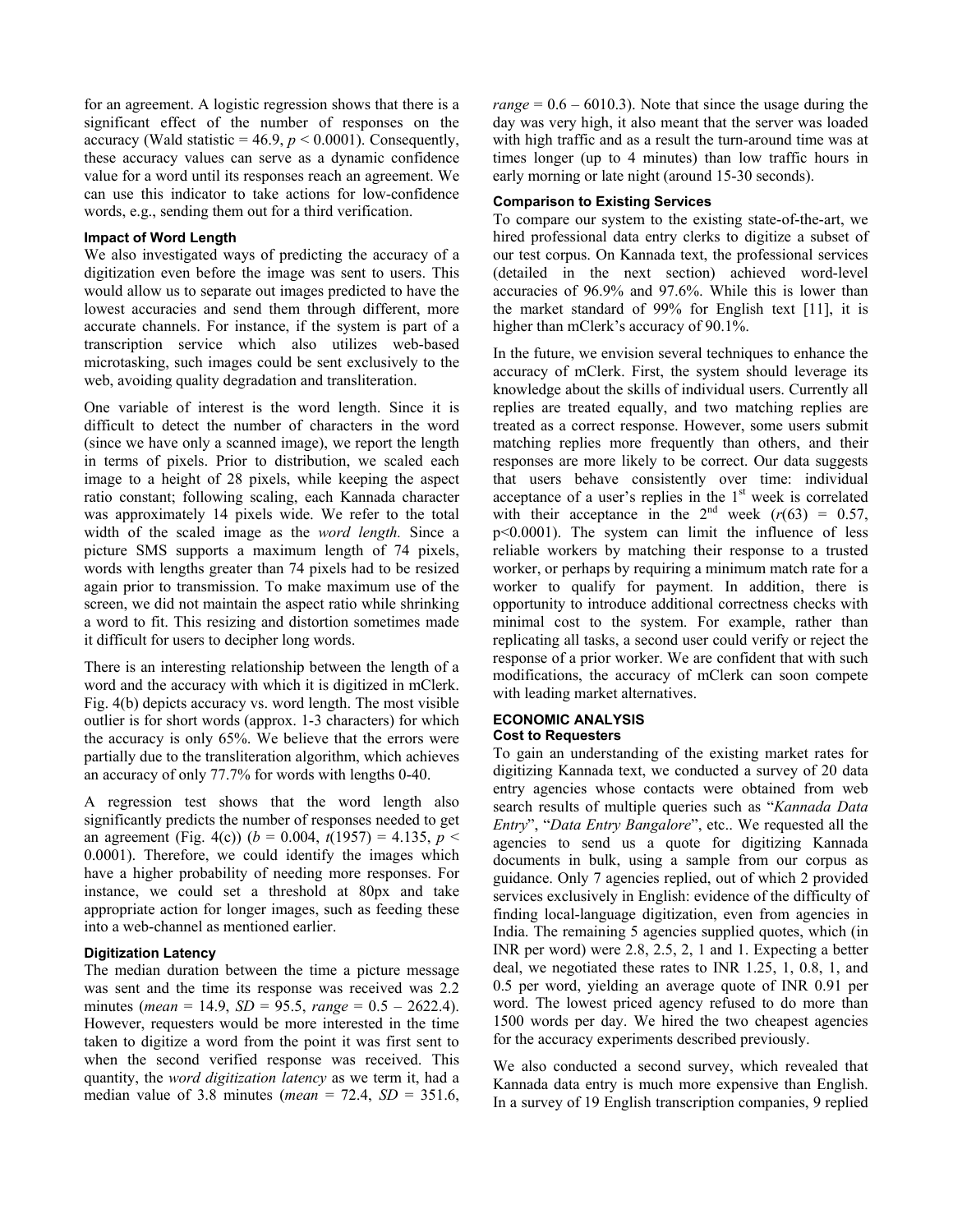with final quotes ranging from INR 0.2 to INR 0.4 per word: roughly three times cheaper than Kannada. This could be due to multiple factors including the ease and speed of English typing as opposed to Kannada. On conversing further with the companies, we found that most companies hire Kannada translators who have to be paid more than data entry workers. Clearly, it is non-trivial to hire Kannada data-entry services for bulk work at reasonable costs and having a quick turn-around time.

mClerk fills this gap with an affordable and highly available digitization service. Taking into account expenses such as referrals and replication, customers of mClerk would have paid INR 1.1 per word in Phase 1, and INR 0.44 per word in Phase 2. In other words, Phase 1 pricing is within 20% of the market rate, and Phase 2 pricing is approximately 2x better than the typical market offering.

Though mClerk pricing is already very competitive, it can also be greatly improved. Currently, up to 40% of the system's payout is lost to the mobile carriers, since many of them charge a staggering 40% service fee on small (INR 10) recharges. That is, while we made a payment of INR 10 into workers' accounts, the amount available for workers' consumption varied between INR 6-10. Workers did not complain about this practice, as it is a well-known aspect of small mobile recharges. However, a scalable business could likely avert this expense via partnerships with carriers. Finally, operating costs can also be decreased by leveraging the same techniques used to increase accuracy. As described earlier, the system could favor reliable workers and issue verification tasks rather than replicating all tasks.

## **Income of Workers**

In conversations with local-language data entry companies, we discovered that full-time clerks are paid between INR 6,000 and 12,000 (USD 133 to 267) per month, depending on the type of data and the location – urban or semi-urban. By comparison, translators at these facilities are paid up to INR 15,000 (USD 333) per month. The basic eligibility criterion is a typing speed of at least 1500 words per hour. Even if digitization speed is 4x slower than typing speed, in a 48-hour work week these clerks are earning at most INR 0.17 per word: more than 5 times less than the price charged to customers. The rest of the costs include computer equipment, work space, personnel management and operational overheads, besides a profit margin which make up for the difference in the quoted price and the amount paid to the worker. mClerk eliminates most of these costs and the benefits go directly to the worker. However, data entry is also slower on a phone than on a computer.

How much can workers earn on mClerk? First, it is important to recognize that we do not intend the system as a substitute for full-time employment. This form of mobile microtasking is appropriate as a source of supplemental income and allows the user to choose the time and duration that they want to work [22]. Moreover, the intention is for the users to source their "working hours" from the small

bursts of free time they get during their regular schedules; times in which they otherwise don't have an opportunity to earn. Conservatively assuming that a seamless system maintains an SMS turn-around time of 15 seconds and the time it takes a user to see the message, key in the response and send it is 30 seconds, a user can effectively send in a response every 45 seconds. If the payout in airtime minutes is equivalent to INR 10 per 50 correct messages and a user spends two hours a day doing such tasks, he or she can likely earn up to INR 744 (USD 16.5) as supplemental income in a month (assuming words require 2.6 responses on average). This is about an 8% income increment for the average worker in our study, who otherwise would be unlikely to earn any money during their idle time. In fact, if we assume that we have two server phone numbers with which users exchange messages in alternation, the SMS turn-around time will not affect the user, as it will overlap with their work for the other server. Thus a user can effectively send in a response every 35s, including a 5s window to navigate between messages. A user working for 2 hours per day can earn up to INR 956 (USD 21.2) per month in this optimal scenario.

We note that some may question the ethics of crowdsourcing of work at low cost in developing regions. Fair pricing of crowdsourcing tasks is an ongoing global debate [18] regardless of developing or developed world contexts. Ross et al. [20] found that Turkers earn under \$2.00/hour and MTurk functions as a part-time or even a full-time job for the users. They note that Turkers are positioned as independent contractors and not as employees and are therefore not guaranteed minimum wages. Furthermore, one could argue that since this sort of work is by nature not hazardous by any measure, and workers are free to do the work or decline it at will, fair pricing really comes down to what the market will bear and is not an ethical issue per se. Nevertheless, in the optimal scenario described above, the system offers INR 128 (USD 2.84) for 8 hours of work; this is slightly more than India's National Floor Level Minimum Wage of INR 115 (USD 2.56) per day [10].

# **DISCUSSION**

Several of our findings have implications for the design of future mobile crowdsourcing platforms. We discovered and overcame challenges that affected the users' experience – the multiple-responses problem, inactivity due to the mobile operator dropping messages, partial payments due to the operator's service cuts, message lag during peak hours and saturated resources to handle missed calls. In addition, the system required the users to have free SMS schemes. Some users were even skeptical about the motivation of the system, as it seemed too good to be true.

It is remarkable that despite all of these roadblocks, the usage went beyond expectations. Why was mClerk successful and what can other platforms do to replicate this success? Firstly, users who have occupations that allow them free time as well as social interactions (intermittent or